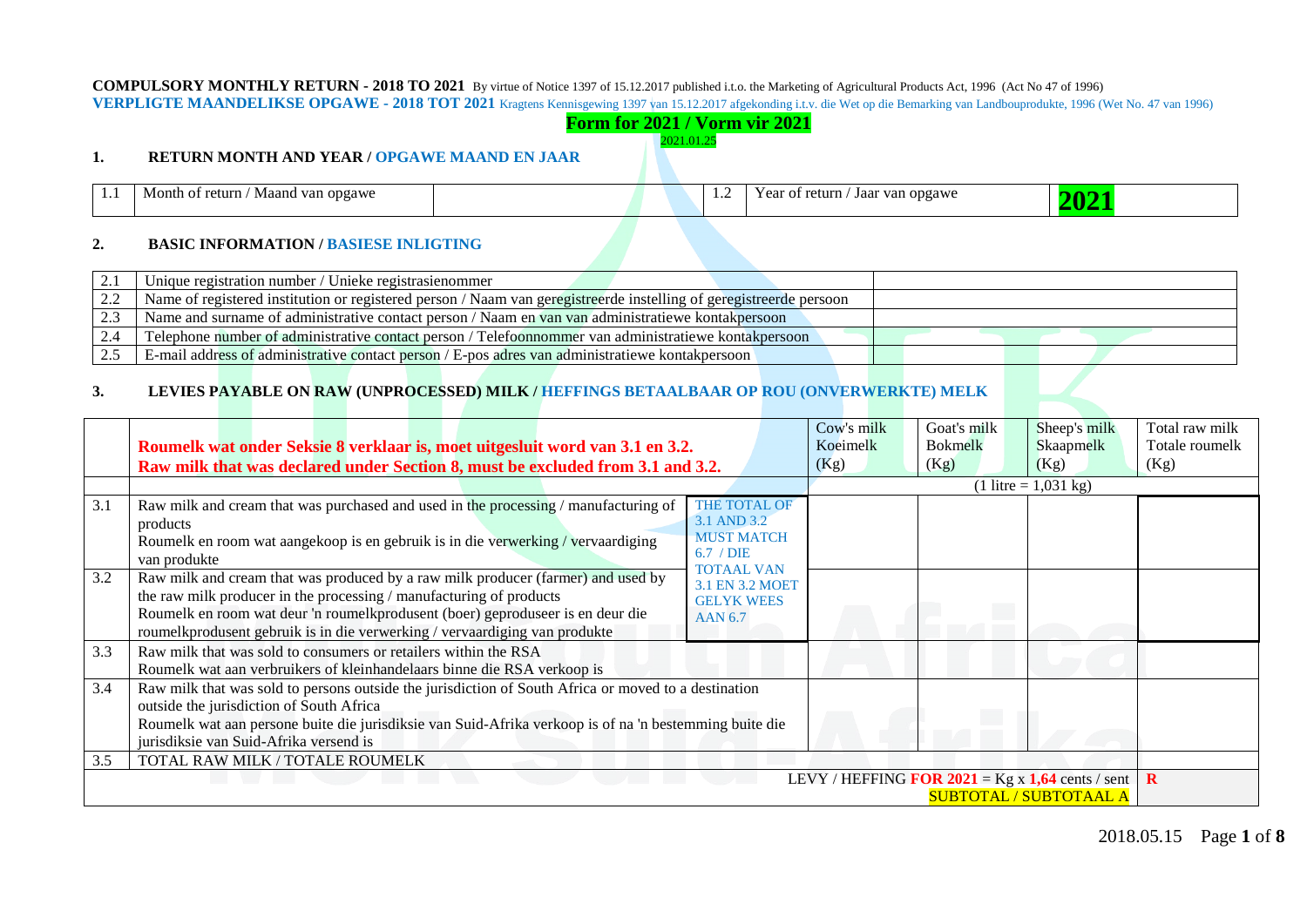### **4. LEVIES PAYABLE ON IMPORTED DAIRY PRODUCTS / HEFFINGS BETAALBAAR OP INGEVOERDE SUIWELPRODUKTE IN 2021**

- Applications forms for Veterinary Import Permits are available from the Milk SA website / Aansoekvorms vir Veterinêre invoerpermitte is te vinde op die Melk SA webblad
	- Please note that a product is regarded as imported as soon as it landed in the RSA / 'n Produk word geag as ingevoer sodra dit in die RSA geland het

Quantity of dairy products imported from other countries / Hoeveelheid suiwelprodukte van ander lande af ingevoer:

|     | <b>SA Customs Tariff</b> | Description / Beskrywing                                                                           | Mass $/$     | Levy / Heffing                | Amount / |
|-----|--------------------------|----------------------------------------------------------------------------------------------------|--------------|-------------------------------|----------|
|     | Classification           |                                                                                                    | <b>Massa</b> | (c/kg)                        | Bedrag   |
|     | SA Doeanetarief-         |                                                                                                    | (kg)         | (VAT excl.)                   | (R)      |
|     | Klassifikasie            |                                                                                                    |              | in 2020                       |          |
| 4.1 | 04.01                    | Milk and cream, not concentrated nor containing added sugar or other sweetening matter /           |              | 1.64                          |          |
|     |                          | Melk en room, nie gekonsentreer en sonder bygevoegde suiker of ander versoetmiddel                 |              |                               |          |
| 4.2 | 04.02                    | Milk and cream, concentrated or containing added sugar or other sweetening matter /                |              | 15.78                         |          |
|     |                          | Melk en room, gekonsentreer of met bygevoegde suiker of ander versoetmiddel                        |              |                               |          |
| 4.3 | 04.03                    | Buttermilk, curdled milk and cream, yoghurt, kephir and other fermented or acidified milk and      |              | 5.93                          |          |
|     |                          | cream, whether or not concentrated or containing added sugar or other sweetening matter or         |              |                               |          |
|     |                          | flavoured or containing added fruits, nuts or cocoa /                                              |              |                               |          |
|     |                          | Karringmelk, wrongel, joghurt, kefir en ander gefermenteerde of "acidified" melk en room, ongeag   |              |                               |          |
|     |                          | gekonsentreer of bevattende bygevoegde suiker of ander versoetmiddel of geurmiddel, of             |              |                               |          |
|     |                          | bevattende bygevoegde vrugte, neute of kakao                                                       |              |                               |          |
| 4.4 | 04.04                    | Whey, whether or not concentrated or containing added sugar or other sweetening matter; Products   |              | 4.79                          |          |
|     |                          | consisting of natural milk constituents, whether or not containing added sugar or other sweetening |              |                               |          |
|     |                          | matter, not elsewhere specified or included /                                                      |              |                               |          |
|     |                          | Wei, ongeag gekonsentreer of bevattende bygevoegde suiker of ander versoetmiddel; Produkte         |              |                               |          |
|     |                          | bestaande uit natuurlike melkstowwe, hetsy dit bygevoegde suiker of ander versoetmiddel bevat of   |              |                               |          |
|     |                          | nie, en wat nie elders gespesifiseer of ingesluit is nie                                           |              |                               |          |
| 4.5 | 04.05                    | Butter and other fats and oils derived from milk, dairy spreads /                                  |              | 16.91                         |          |
|     |                          | Botter en ander vette en olies van melk afkomstig; Suiwelsmere                                     |              |                               |          |
| 4.6 | 04.06                    | Cheese and Curd / Kaas en Wrongel                                                                  |              | 23.60                         |          |
|     |                          |                                                                                                    |              | <b>SUBTOTAL / SUBTOTAAL B</b> |          |

5. LEVIES PAYABLE / HEFFINGS BETAALBAAR

| $\overline{\text{TOTAL}/\text{TOTAL}(A+B)}$ R                     |  |
|-------------------------------------------------------------------|--|
| $VAT/BTW @ 15\%$ R                                                |  |
| <mark>GRAND TOTAL DUE / GROOT-TOTAAL VERSKULDIG</mark>   <b>R</b> |  |

Page **2** of **8**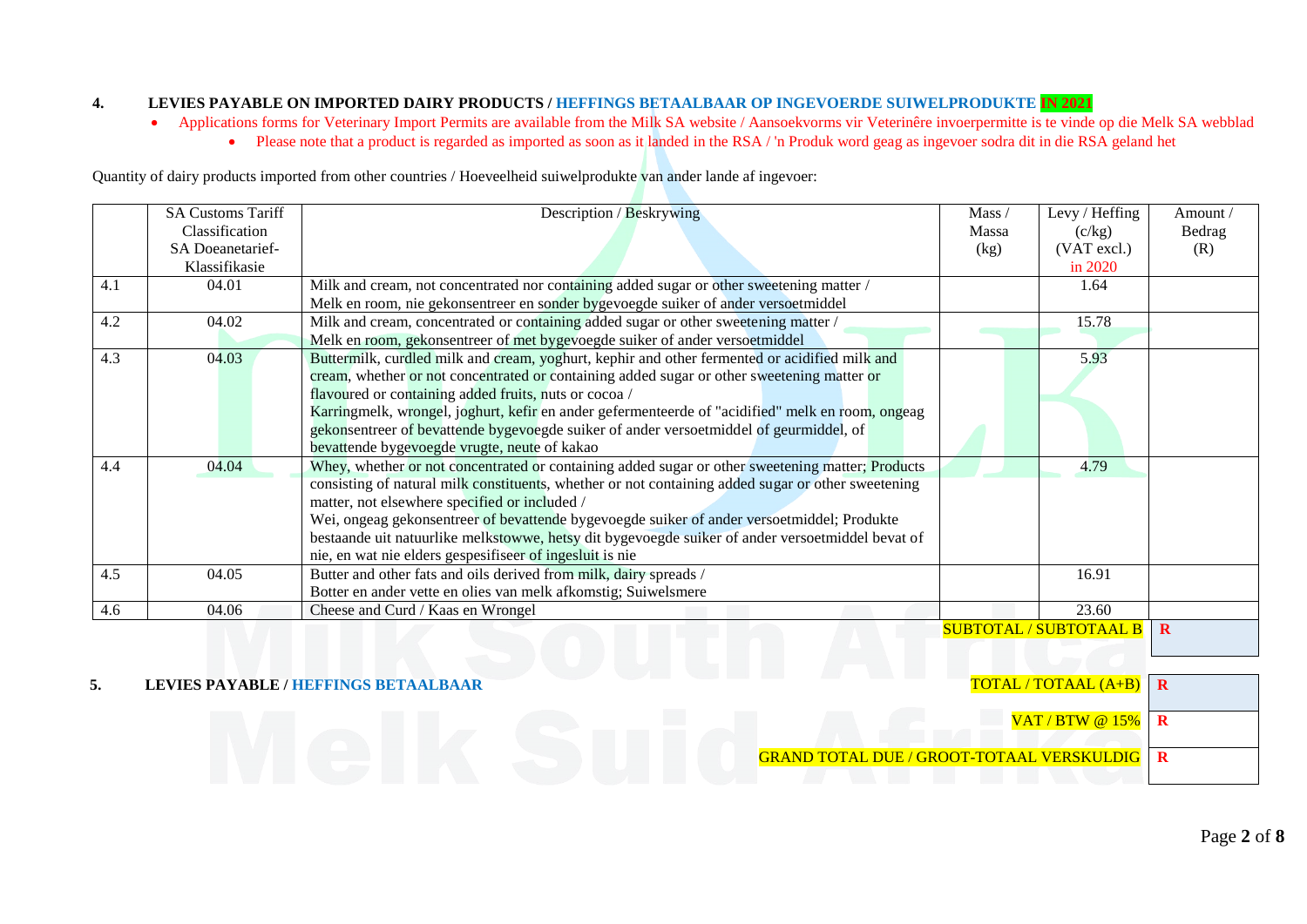### **6. RAW MILK USED IN THE MANUFACTURING OF PRODUCTS / ROUMELK AANGEWEND IN DIE VERVAARDIGING VAN PRODUKTE**

Quantity of raw COW's milk, GOAT's milk and SHEEP's milk used to manufacture products / Hoeveelheid rou KOEImelk, BOKmelk en SKAAPmelk aangewend om produkte te vervaardig:

|     |                                                                                                                                     | Cow's milk | Goat's milk    | Sheep's milk           | Total raw milk                       |
|-----|-------------------------------------------------------------------------------------------------------------------------------------|------------|----------------|------------------------|--------------------------------------|
|     |                                                                                                                                     | Koeimelk   | <b>Bokmelk</b> | Skaapmelk              | Totale roumelk                       |
|     |                                                                                                                                     | (Kg)       | (Kg)           | (Kg)                   | (Kg)                                 |
|     |                                                                                                                                     |            |                | $(1$ litre = 1,031 kg) |                                      |
| 6.1 | Processed, unsweetened, unflavoured milk: Including pasteurized milk, ultra pasteurized milk, ultra high                            |            |                |                        |                                      |
|     | temperature milk (i.e. longlife milk or UHT milk) and sterilized milk /                                                             |            |                |                        |                                      |
|     | Geprosesseerde, onversoete, ongegeurde melk (Insluitende gepasteuriseerde melk, ultra-gepasteuriseerde                              |            |                |                        |                                      |
|     | melk, ultra-hoë temperatuur melk (i.e. langlewe melk of UHT melk) en gesteriliseerde melk                                           |            |                |                        |                                      |
| 6.2 | Sweetened and/or flavoured and/or coloured milk /                                                                                   |            |                |                        |                                      |
|     | Versoete en/of gegeurde en/of gekleurde melk                                                                                        |            |                |                        |                                      |
| 6.3 | Fermented products namely maas, yoghurt, kefir and butter milk /                                                                    |            |                |                        |                                      |
|     | Gefermenteerde produkte, naamlik maas, joghurt, kephir en karringmelk                                                               |            |                |                        |                                      |
| 6.4 | Milk powder / Melkpoeier                                                                                                            |            |                |                        |                                      |
| 6.5 | Cheese, excluding cottage cheese and cream cheese / Kaas, uitsluitend "cottage" kaas en roomkaas                                    |            |                |                        |                                      |
| 6.6 | Other products / Ander produkte                                                                                                     |            |                |                        |                                      |
|     | E.g: cream, ice cream, cottage cheese and cream cheese / Bv room, roomys, maaskaas en roomkaas                                      |            |                |                        |                                      |
| 6.7 | TOTAL KG'S OF MILK USED FOR ALL ABOVE PRODUCTS / TOTALE KG MELK WAT VIR AL BOGENOEMDE PRODUKTE GEBRUIK IS $\rightarrow \rightarrow$ |            |                |                        |                                      |
|     |                                                                                                                                     |            |                |                        | This $\uparrow$ figure<br>must match |
|     |                                                                                                                                     |            |                |                        | $3.1 + 3.2$                          |

#### **7. MANUFACTURING OF WHEY POWDER AND BUTTER / VERVAARDIGING VAN WEIPOEIER EN BOTTER**

Quantity (Kg) of whey powder and butter manufactured - WE REQUIRE THE KG OF **PRODUCT** THAT WAS MANUFACTURED / Hoeveelheid (Kg) weipoeier en botter vervaardig: - ONS VERLANG DIE KG **PRODUK** WAT VERVAARDIG IS

| 7.1 | Whey powder manufactured / Weipoeier vervaardig | Kg |  |  |
|-----|-------------------------------------------------|----|--|--|
| 7.2 | Butter manufactured / Botter vervaardig         | Кg |  |  |
|     |                                                 |    |  |  |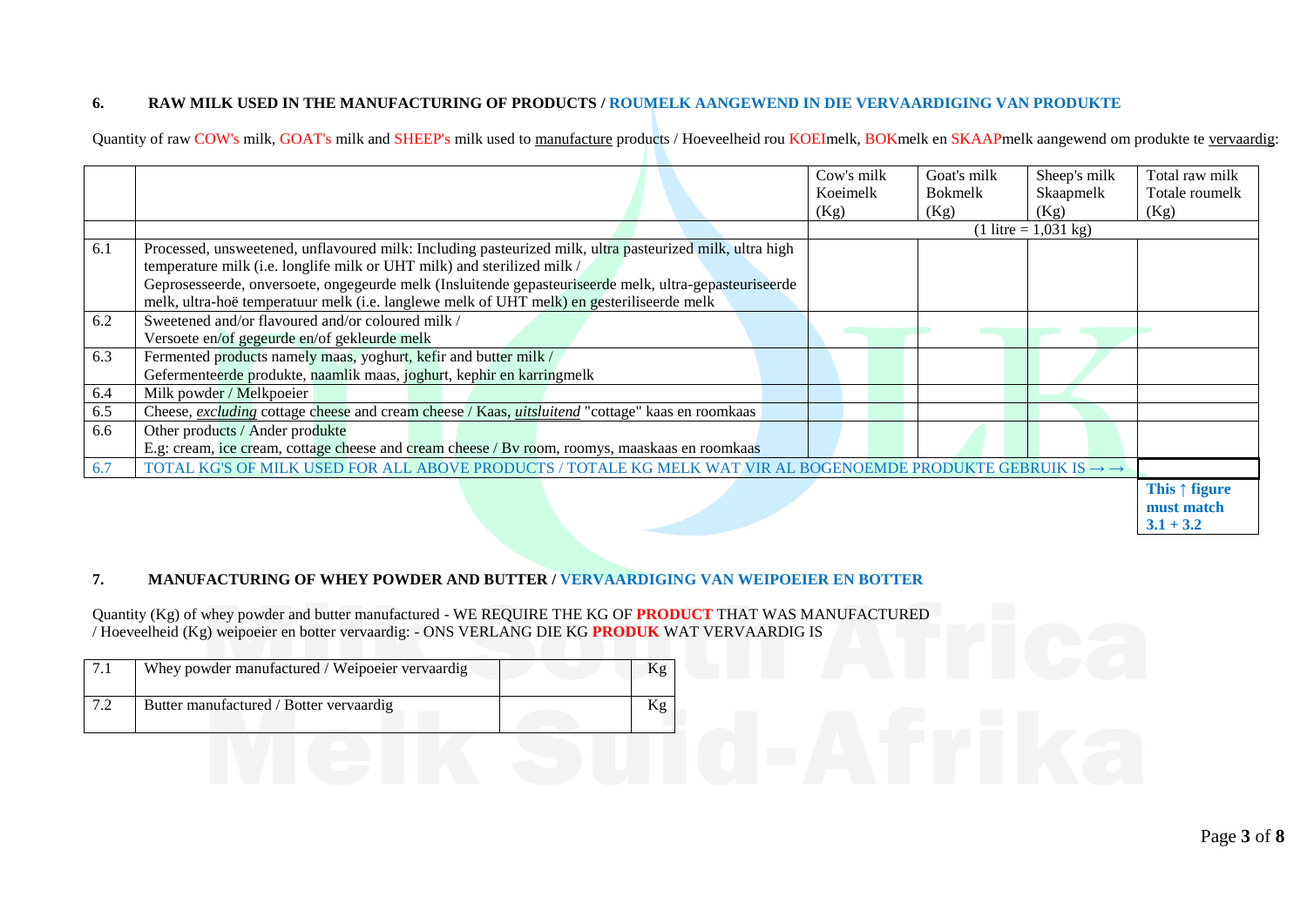#### **8. RAW (UNPROCESSED) MILK SOLD BY A MILK PROCESSOR / MANUFACTURER TO OTHER PROCESSORS / MANUFACTURERS ROU (ONVERWERKTE) MELK WAT DEUR 'N MELKVERWERKER / -VERVAARDIGER AAN ANDER MELKVERWERKERS / -VERVAARDIGERS VERKOOP IS**

Please note that raw milk purchased AND used in the processing / manufacturing process, is levyable. Therefore, raw milk which Processor A sold on to Processor B, will not be levyable for processor A.

Let wel dat rou melk wat aangekoop EN gebruik is in die prosesserings- / verwerkingsproses, hefbaar is. Daarom is rou melk wat Verwerker A aan Verwerker B verkoop het, nie hefbaar vir verweker A nie.

|     | Processors / Manufacturers to which the raw milk was sold<br>Verwerkers / Vervaardigers aan wie die roumelk verkoop is | Telephone no & E-mail of institutions /<br>Telefoon no & E-pos van instansies | Mass sold to others<br><b>Massa aan ander</b><br>verkoop<br>(Kg) |
|-----|------------------------------------------------------------------------------------------------------------------------|-------------------------------------------------------------------------------|------------------------------------------------------------------|
| 8.1 |                                                                                                                        |                                                                               |                                                                  |
| 8.2 |                                                                                                                        |                                                                               |                                                                  |
| 8.3 |                                                                                                                        |                                                                               |                                                                  |
| 8.4 |                                                                                                                        |                                                                               |                                                                  |
| 8.5 |                                                                                                                        |                                                                               |                                                                  |

#### **9. BANK DETAILS / BANKBESONDERHEDE**

Milk SA, ABSA, Branch code 632005, Account number 405 895 6897 - Please use your Unique Registration Number as reference Melk SA, ABSA, Takkode 632005, Rekeningnommer 405 895 6897 - Gebruik asseblief u Unieke Registrasienommer as verwysing

#### **10. ENQUIRIES / NAVRAE:**

Tel: (012) 460 7312 / E-mail / E-pos: admin@milksa.co.za / Fax / Faks: 086 511 5051 / [http://www.milksa.co.za](http://www.milksa.co.za/)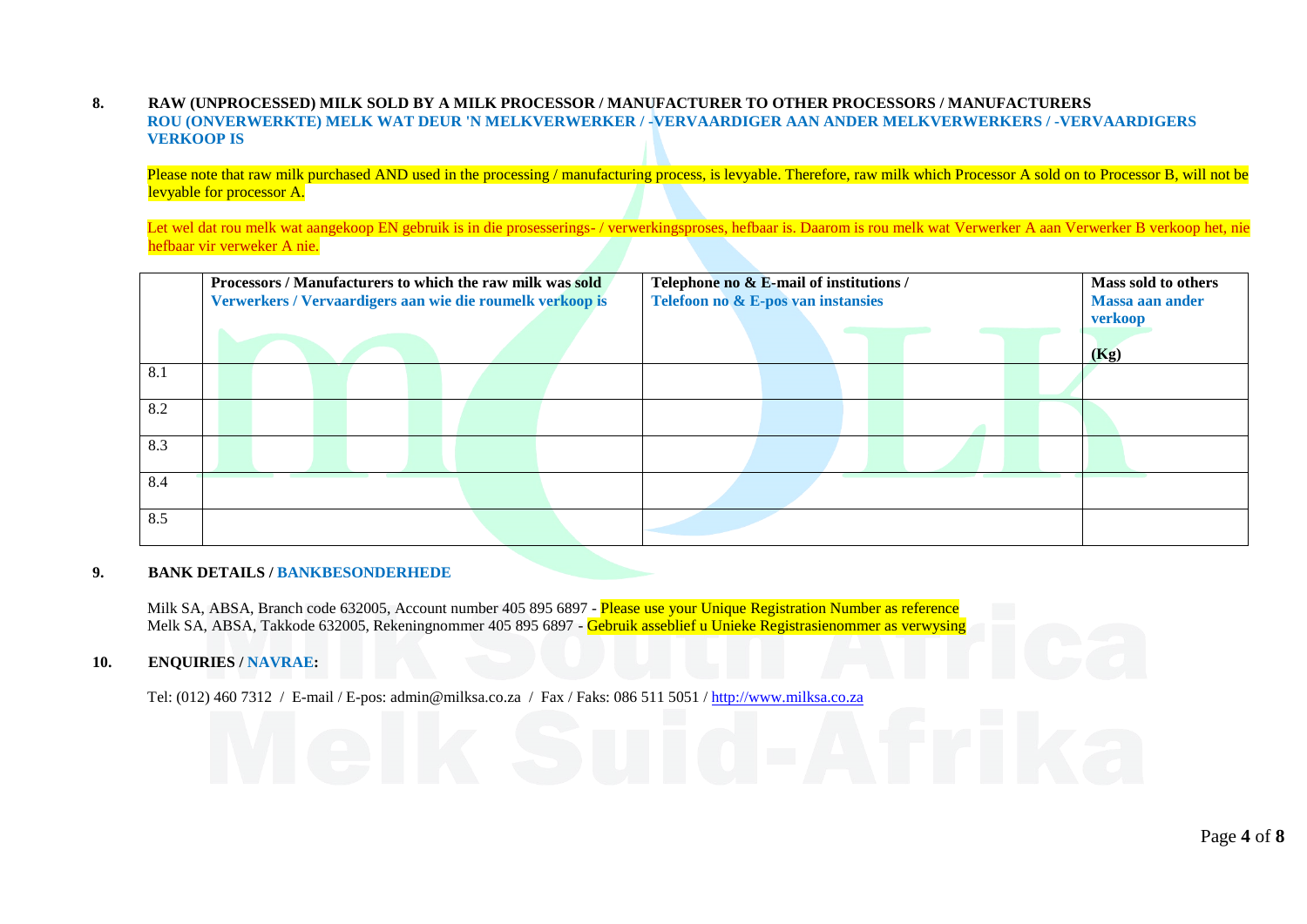#### **11. IMPORTANT NOTES / BELANGRIKE NOTAS**

- 11.1 **Monthly obligation:** This form is submitted monthly to Milk SA (a maximum of 15 days after month end) and levies are also paid monthly to Milk SA (a maximum of 15 days after month end), even if there was no activity which could result in levy liability in the previous month. Quarterly submission and payment can be arranged with Milk SA only if the average monthly levy liability is less than R50 per month (Excluding VAT). Milk SA reserves the right to approve or reject applications in this regard and to suspend any concession. *Maandelikse verpligting: Dié vorm word maandeliks (maksimum 15 dae na maandeinde) by Melk SA ingedien en heffings word ook maandeliks aan Melk SA betaal (maksimum 15* dae na maandeinde), selfs indien daar geen aktiwiteit was wat heffingsaanspreeklikheid in die vorige maand tot gevolg gehad het nie. Kwartaallikse indiening en -betaling kan met Melk SA gereël word, slegs indien die gemiddelde maandelikse heffingsaanspreeklikheid minder as R50 per maand (BTW uitgesluit) is. Melk SA behou die reg voor om aansoeke in dié verband goed of af te keur, en om enige vergunning op te skort
- 11.2 **Contradiction:** Should there be any contradiction between any aspect in this document and the prevailing statutory measure and / or legislation, the specific stipulation in terms of the statutory measure or legislation will apply. *Weerspreking:* Indien enige weerspreking tussen enige aspek in hierdie dokument en die heersende statutêre maatreël en/of wetgewing voorkom, sal die statutêre maatreël of wetgewing se betrokke bepaling geldig wees.
- 11.3 *Interest:* Interest on levies in arrears is charged in terms of "The Prescribed Rate of Interest Act of 1975 (Act No. 55 of 1975)". *Rente:* Rente op agterstallige heffings word gehef in terme van "The Prescribed Rate of Interest Act of 1975 (Act No. 55 of 1975)".
- 11.4 *Milk SA as Administrator:* Milk SA is appointed by the Minister of Agriculture, Forestry & Fisheries ("the Minister") to implement, administrate and enforce the prevailing statutory measures. Legal action will therefore be taken where applicable. *Melk SA as Administrateur:* Melk SA is deur die Minister van Landbou, Bosbou en Visserye ("die Minister") as Administrateur aangestel om die heersende statutêre maatreëls te implementeer, te administreer en af te dwing. Derhalwe sal regsaksie geneem word waar toepaslik.
- 11.5 *Inspectors:* Inspectors appointed by the Minister in terms of the Marketing of Agricultural Products Act of 1996 (Act 47 of 1996), may visit the premises of a registered entity with the aim of verifying compliance as prescribed by the Act and statutory measures. *Inspekteurs:* Inspekteurs wat ingevolge die Wet op die Bemarking van Landbouprodukte van 1996 (Wet 47 van 1996) deur die Minister aangestel is, mag 'n geregistreerde instansie se perseel besoek met die doel om nakoming te verifieer soos deur die Wet en statutêre maatreëls voorgeskryf.
- 11.6 *Levy rates, 2018 to 2021:* The prevailing statutory measures stipulates that the levy rates for 2018 to 2021 will be as follows: *Heffingskoerse, 2018 tot 2021:* Die heersende statutêre maatreëls bepaal dat die heffingskoerse vanaf 2018 tot 2021 soos volg sal wees:

| Raw milk used, sold and exported        | Levy / Heffing $(c/kg)$      |      |      |      |
|-----------------------------------------|------------------------------|------|------|------|
| Roumelk aangewend, verkoop en uitgevoer | (Excl. VAT / BTW uitgesluit) |      |      |      |
|                                         | 2018                         | 2019 | 2020 | 2021 |
|                                         |                              |      |      | 1.64 |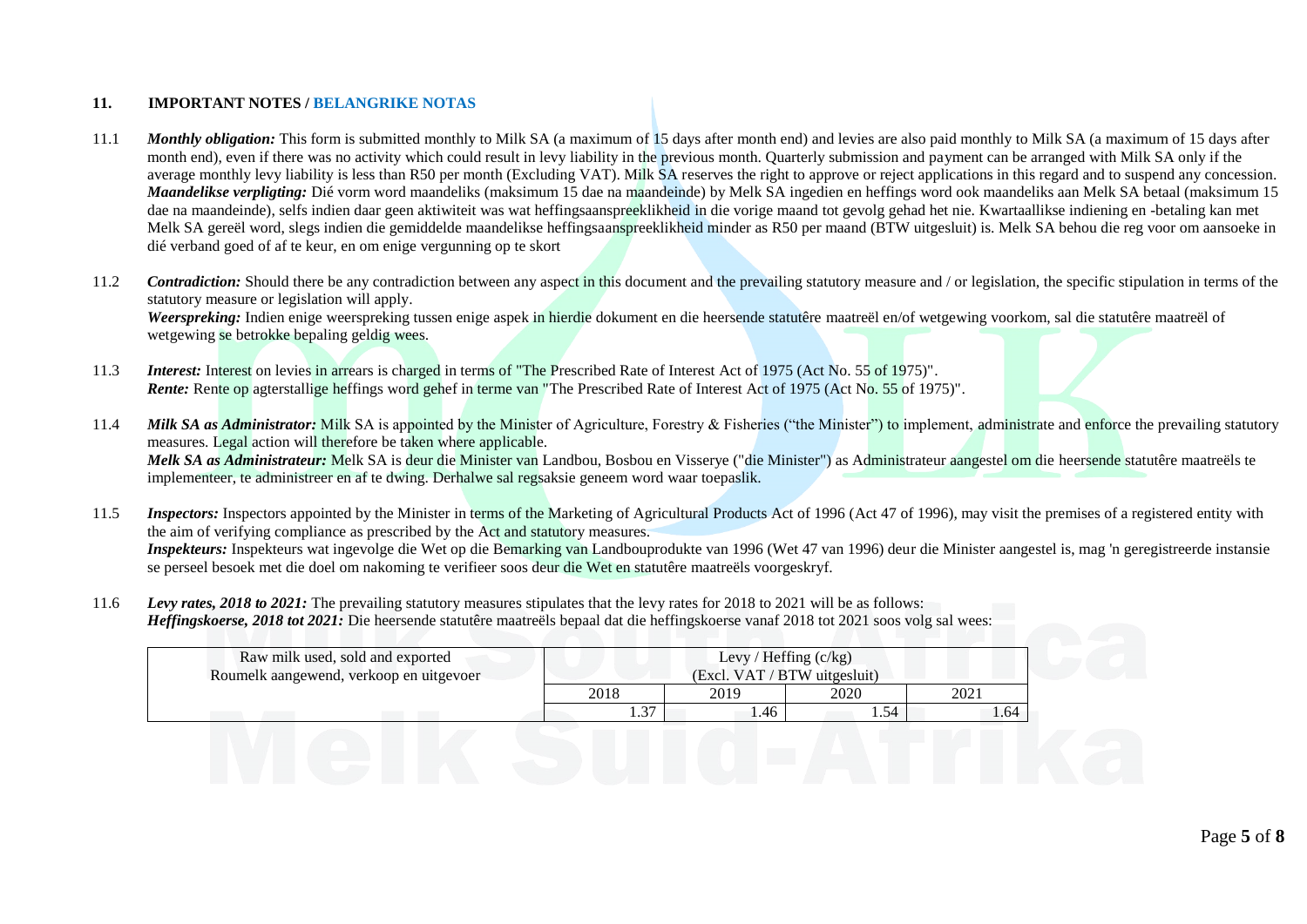| <b>IMPORTS / INVOERE</b><br>Customs tariff classification | Levy / Heffing (c/kg)<br>(Excl. VAT) |       |       |       |
|-----------------------------------------------------------|--------------------------------------|-------|-------|-------|
| Doeanereg-Klassifikasie                                   | 2018                                 | 2019  | 2020  | 2021  |
| 04.01                                                     | 1.37                                 | 1.46  | 1.54  | 1.64  |
| 04.02                                                     | 13.25                                | 14.04 | 14.88 | 15.78 |
| 04.03                                                     | 4.98                                 | 5.28  | 5.59  | 5.93  |
| 04.04                                                     | 4.02                                 | 4.26  | 4.52  | 4.79  |
| 04.05                                                     | 14.20                                | 15.05 | 15.95 | 16.91 |
| 04.06                                                     | 19.82                                | 21.01 | 22.27 | 23.60 |

#### 11.7 **Summary of role-players subject to the statutory measures / Opsomming van rolspelers wat aan die statutêre maatreëls onderworpe is**

The role-players and their obligations can be summarized as follows / Die rolspelers en hul verpligtinge kan soos volg opgesom word:

- 11.7.1 Persons who purchase raw milk from any source<sup>1</sup> with the purpose of processing it, or to use it for the manufacturing of other products, or to sell it to persons outside the jurisdiction of South Africa, or to move it outside the jurisdiction of South Africa. / Persone wat roumelk *van enige bron<sup>2</sup>* aankoop met die doel om dit te prosesseer of om dit te gebruik om ander produkte mee te vervaardig, of om dit te verkoop aan persone buite die grense van Suid-Afrika, of om dit na buite die grense van Suid-Afrika te verskuif.
- 11.7.2 Milk producers who sell raw milk produced by their own dairy animals, to consumers, or for the use thereof for production, or for the manufacturing of other products, or sell it to persons outside the jurisdiction of South Africa, or move it outside the jurisdiction of South Africa. / Melkprodusente wat roumelk wat deur hul eie melkdiere geproduseer is, aan verbruikers verkoop of dit aanwend om dit te produseer of om ander produkte mee te vervaardig, of om dit aan persone buite die grense van Suid-Afrika te verkoop, of om dit na buite die grense van Suid-Afrika te verskuif.
- 11.7.3 *Any person* who sells raw milk to a retailer. / *Enige persoon wat* roumelk aan 'n kleinhandelaar verkoop.
- 11.7.4 Any person importing dairy products which resort under the 04.01 to 04.06 customs tariff classification. / Enige persoon wat suiwelprodukte invoer, wat onder die doeanetarief-klassifikasie 04.01 tot 04.06 resorteer.
- 11.8 **Examples of circumstances which cause levy liability / Voorbeelde van omstandighede wat heffingspligtigheid veroorsaak**
	- 11.8.1 A person selling raw milk, without any processing or manufacturing, is not liable to pay levies, unless the raw milk is sold to consumers or retailers. / 'n Persoon wat roumelk verkoop, sonder enige prosessering of verwerking, moet nie heffings betaal nie, behalwe indien die roumelk aan verbruikers of kleinhandelaars verkoop word.

 $\overline{a}$ 

Any source includes milk producers, milk dealers and milk processors.

<sup>&</sup>lt;sup>2</sup> Enige bron sluit in, melkprodusente, melkhandelaars en melkverwerkers.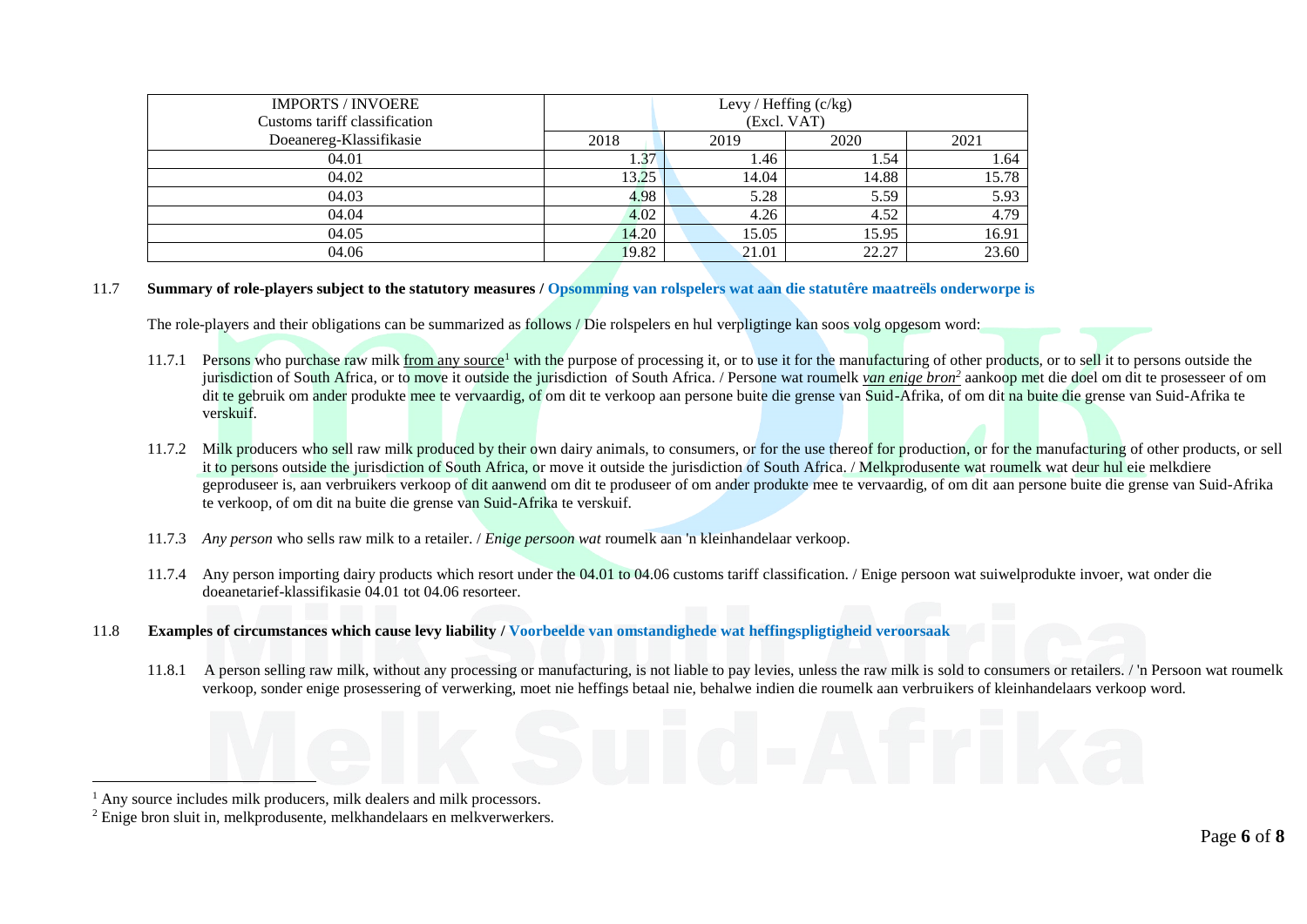- 11.8.2 If Person A (milk dealer, milk processor, etc.) purchases raw milk and sells it to Person B who processes the raw milk (including pasteurization), Person B will pay the levies. The person who eventually processes or uses the raw milk to manufacture products, will pay the levy. / Indien persoon A (melkhandelaar, melkverwerker, ens) roumelk aankoop en dit aan persoon B verkoop wat die roumelk verwerk (pasteurisasie ingesluit), sal rolspeler B die heffings betaal. Die persoon wat die roumelk uiteindelik verwerk of gebruik om produkte te vervaardig, sal die heffing betaal.
- 11.8.3 If Person X contracts Person Y to process raw milk on behalf of Person X, Person X will have to pay the levy, as well as submit the return form. / Indien persoon X vir persoon Y kontrakteer om roumelk namens persoon X te prosesseer, sal persoon X die heffing moet betaal, asook die aanwending van die melk op die opgawevorm moet verklaar.

#### 11.9 **Other aspects to pay attention to / Ander aspekte om ag op te slaan**

- 11.9.1 The volume (kg) of raw milk purchased and used as raw material (input) to manufacture the product concerned, must be declared on the return form. Therefore not only the milk equivalent (net milk volume) of the manufactured product must be reported here. / Die hoeveelkeid (kg) roumelk wat as grondstof (inset) aangekoop en gebruik is om die betrokke produk te vervaardig, moet op die opgawevorm verklaar word. Dus moet nie slegs die melkekwivalent (netto melkhoeveelheid) van die verváárdigde produk hier gerapporteer word nie.
- 11.9.2 The conversion factor for litres to kilogrammes of milk is 1.031. One thousand litres (1000litres) of milk is equal to 1031 kilogrammes of milk. / Die omrekeningsfaktor vir liter na kilogram melk is 1.031. Een duisend liter (1000 liter) melk is gelyk aan 1031 kilogram melk.
- 11.9.3 Role-players must keep record of the aspects which are published in the statutory measures during 2018 to 2021 and which must be declared in the return form. Failure to do so constitutes a punishable offence. The inspectors appointed by the Minister, may request this information from the role-player and it must therefore be made available to the inspectors. / 'n Rolspeler moet gedurende 2018 tot 2021 rekord hou van die aspekte wat in die statutêre maatreël gepubliseer is en wat in die opgawevorm verklaar moet word. Indien dit nié gedoen word nie, is dit 'n strafbare oortreding. Die inspekteurs wat deur die Minister aangestel is, mag hierdie inligting van die rolspeler aanvra en dit moet dus aan die inspekteurs beskikbaar gestel kan word.

#### 11.10 **Submission of return forms / Indiening van opgawevorms**

The return form must / Die opgawevorm moet:

- 11.10.1 When sent by post, be addressed to: Milk SA, PO Box 1961, Brooklyn Square, 0075. / Wanneer dit per pos aangestuur word, gerig wees aan: Melk SA, Posbus 1961, Brooklyn Square, 0075.
- 11.10.2 When delivered by hand, be done at: Milk SA, Brooklyn Court, Block B, First floor, 361 Veale st, Nieuw Muckleneuk, Pretoria. / Wanneer per hand afgelewer word, gedoen word by: Melk SA, Brooklyn Court gebou, Blok B, Eerste vloer, Veale str. 361, Nieuw Muckleneuk, Pretoria.
- 11.10.3 When using the internet, be submitted via the following link: http://www.milksa.co.za. Wanneer die internet gebruik wil word, by die volgende skakel ingedien word: http://www.milksa.co.za.